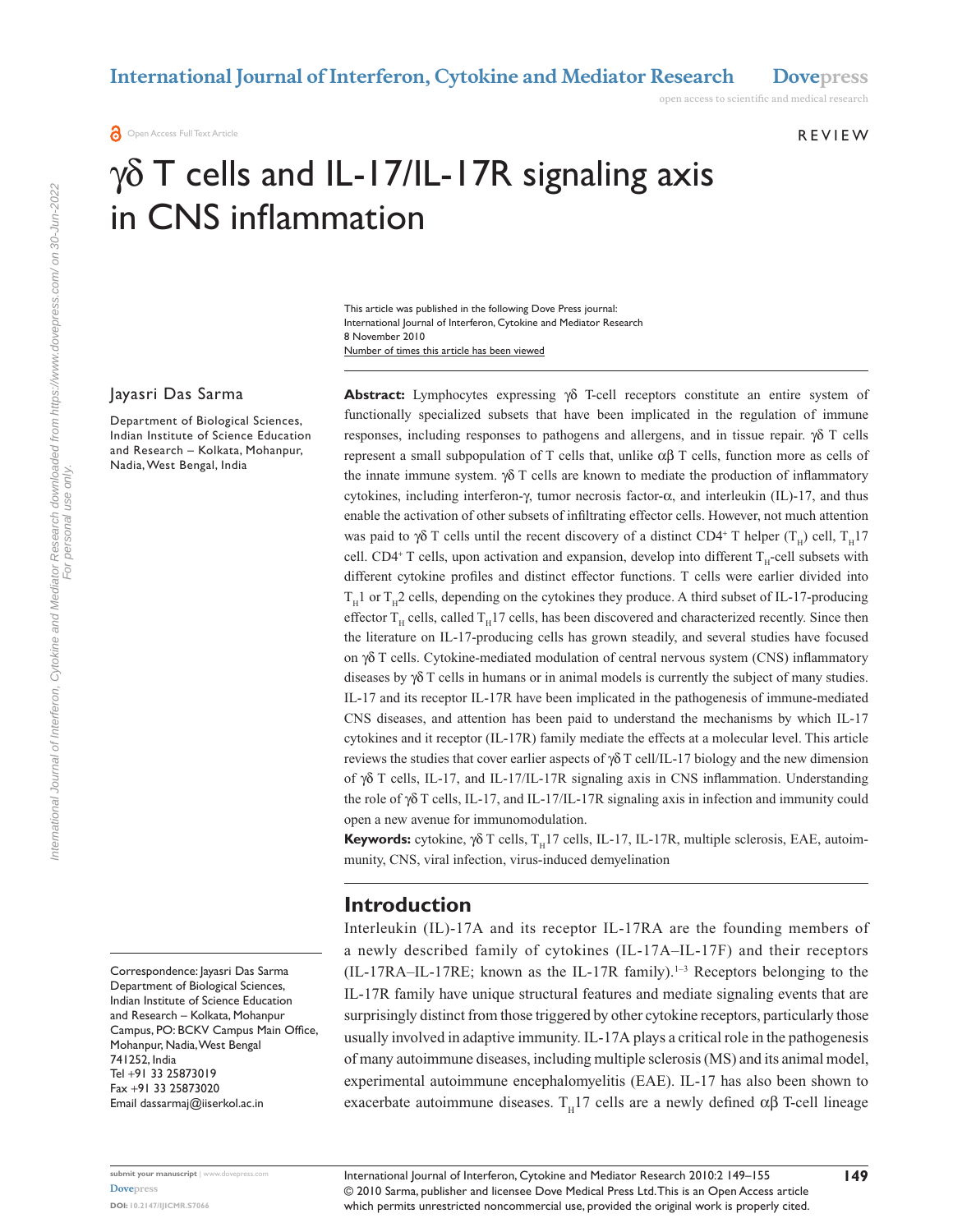characterized by IL-17 production. However, γδ T cells are often the major source of IL-17.<sup>4,5</sup> Recent studies have demonstrated that γδ T cells play a role in the development of demyelinating central nervous system (CNS) inflammation. As multifaceted cells,  $γδ T$  cells have the potential to influence all levels of inflammation by the rapid production of inflammatory mediators, by recruiting inflammatory cells via chemokines, influencing T-cell differentiation by cytokine production, and/or direct killing via production of cytotoxic effectors.<sup>6</sup> Although the roles of  $\gamma \delta$  T cells and T<sub>H</sub>17 cells/ IL-17 in EAE and MS are to some extent clear, it is unknown whether the activation cascade of  $\gamma \delta$  T cells and T<sub>H</sub>17 cells/ IL-17 has any function in virus-induced demyelination. Very few studies are available on the inflammatory cascade of γδ T cells and  $T_H17$  cells/IL-17 and IL-17/IL-17R signaling mechanisms in virus-induced CNS demyelination. In this review, we have attempted to gather data from published articles and our own findings to examine the role of  $\gamma\delta$  T cells, IL-17-producing  $T_H$ 17-cell lineage, and IL-17/IL-17R signaling system in the virus-induced demyelination model of MS.

MS is one of the major chronic inflammatory CNS diseases in humans with heterogeneous clinical presentations and course.7 The major manifestation of MS is demyelination with and without axonal preservation. Demyelination is a complex process, and while the precise mechanisms of this pathology are unclear, inflammatory demyelination is thought to be the result of adaptive immune-mediated responses to myelin antigens in the myelin sheaths of axons and/or in the myelin-forming oligodendrocytes. However, the contribution of innate immune cells in mediating MS pathogenesis has recently gained attention, as several studies demonstrated the role of various innate immune cells in mediating MS pathogenesis, in particular, the potential anti-inflammatory or proinflammatory function of dendritic cells, microglial cells, natural killer (NK) cells, NKT cells, and  $\gamma \delta T$  cells along with their interaction among themselves and with myelin. $8-11$ 

MS is best studied in some experimental models such as EAE, Theiler's murine encephalomyelitis virus (TMEV), and mouse hepatitis virus (MHV). The primary emphasis has been on understanding CD<sup>+</sup> T cell-mediated or T cell and antibody-mediated autoimmune encephalomyelitis. Virtually all types of immune response have been proposed to play important roles in the pathogenesis of EAE7,12 and TMEV.<sup>13-15</sup> Infection of mice with MHV, strain JHM,<sup>16,17</sup> results in acute and chronic demyelination, mimicking the pathogenesis of the MS. This pathological process is primarily T cell-mediated, and MHV infection of mice lacking B and

T cells does not result in demyelination. Contrary to these results, robust demyelination is detected in MHV-infected young nude (athymic) mice, which demonstrates that demyelination in nude mice could be mediated by  $\gamma \delta$  T cells.<sup>18</sup>  $\gamma \delta$ T cells, but not conventional CD4 or CD8  $\alpha\beta$  T cells, were detected in the CNS of MHV-infected nude mice, and their depletion with neutralizing antibody resulted in an 80% reduction in demyelination. Moreover, demyelination induced by MHV-A59, another neurotropic strain of MHV, has been shown to develop in adult immunocompromised mice lacking B and T cells.<sup>19</sup> It has also been demonstrated that the depletion of CD4<sup>+</sup> or CD8<sup>+</sup> T cells after the acute stage of infection does not reduce demyelination.<sup>20,21</sup> Indeed, recent studies on MHV-A59 or the demyelination induced by its isogenic spike protein (host-attachment protein) recombinant strain, RSA59, exhibit that inflammatory CNS demyelination consists of a mixed population of inflammatory cells, predominantly macrophages/microglia and a smaller population of T lymphocytes but not conventional CD4<sup>+</sup> or CD8<sup>+</sup> αβ T cells.<sup>22-24</sup> These results illustrate that  $\gamma \delta T$  cells can substitute for T cells in a virus model of demyelination, but not much is known about the mechanism of action of effectors.

## γδ **T cells in infection and immunity**

Because of their immune response against viral infection, macrophages, NK cells, and interferons are mostly known as immune effectors, and slow-generating, adaptive Ag-specific αβ T-cell and B-cell responses are known to be often crucial for the clearance of the pathogen and establishment of adaptive immunity. Although the existence of  $\gamma\delta$  T cells has been known for a long time, their significance in this paradigm of protective immunity has not been well documented until some recent studies have suggested that  $\gamma\delta$  T cells may play a role in the control of parasitic infections such as malaria and *Eimeria veriformis* and bacterial infections such as *Listeria monocytogenes* and *Klebsiella pneumonia.*25–34 Information about these cells in viral infections still remains elusive,35–40 although there is an ongoing critical reappraisal of the protective role of  $\gamma\delta T$  cells in viral infection. Recently, it has been reported that there is an increased number of γδ T cells in the peripheral blood of individuals infected with HIV and Epstein–Barr virus,<sup>37,41</sup> and some human γδ T cells clones preferentially lyse targets infected with vaccinia virus 3 or herpes simplex virus.35 In some viral infection, antiviral function of γδ T cells can be substituted and masked by αβ T cells,<sup>28,38,39</sup> which explain why the role of  $\gamma \delta$  T cells has been concealed in the field of protective immunity. However, with the advent of the novel cytokine IL-17 and a new subset of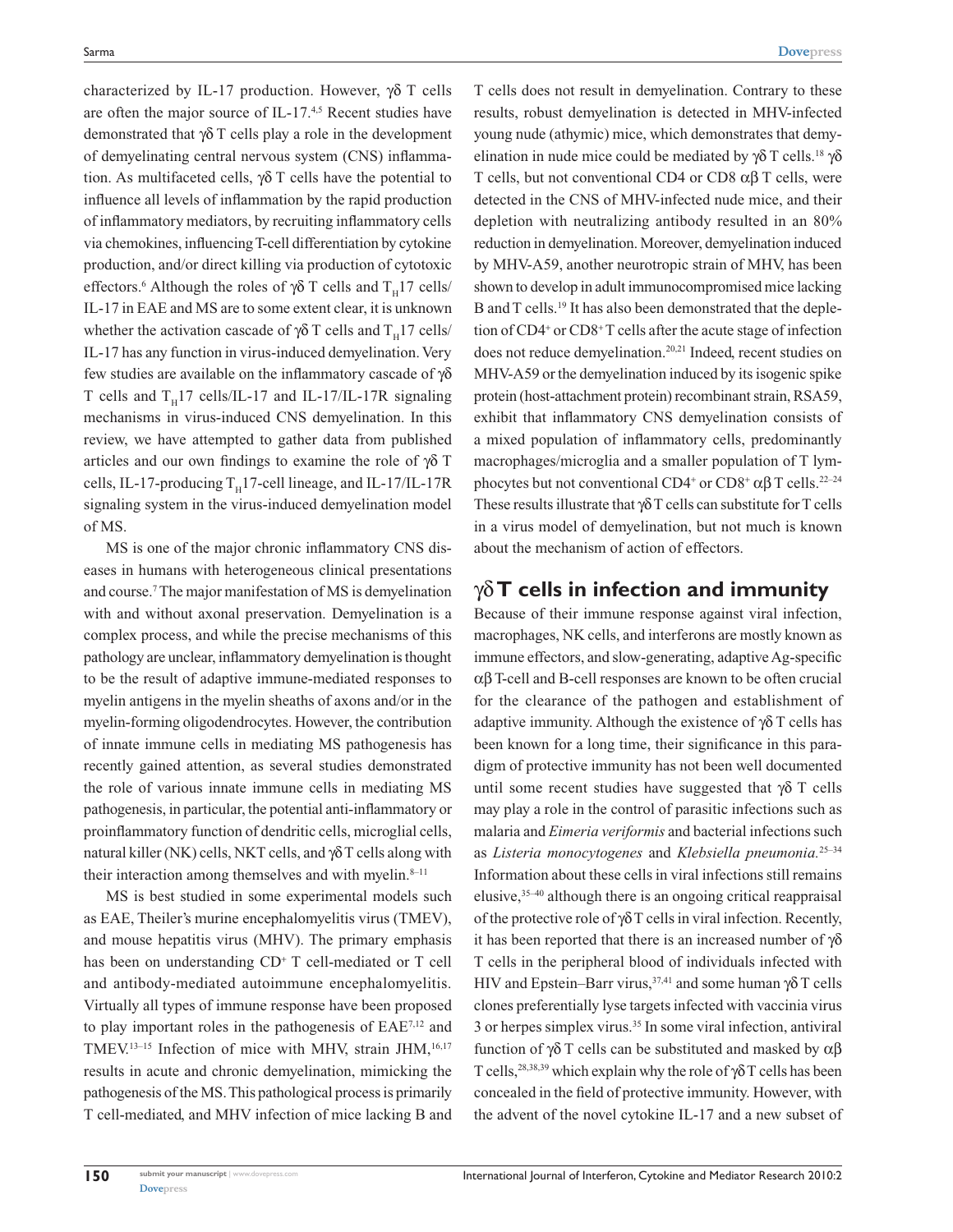$T<sub>H</sub>$ 17 cells, γδ T cells attain a new dimension in the field of infection and immunity.

In addition to the innate immune function, growing evidence from both human and primate studies suggest that γδ T cells are involved in inducing adaptive immunity by regulating CD8 T-cell memory responses. It has been proposed that in West Nile (WN) virus infection, γδ T cells contribute to the development of adaptive immunity.<sup>42</sup> However, the development of CD8 T-cell memory response to WN virus infection is not fully understood. Several attempts are being made to determine whether γδ T cells can directly link innate and adaptive immunity in viral infection and contribute to memory response, thus playing a potential role in future vaccine development.

γδ T cells are known to have a role in the pathogenesis of various autoimmune diseases and diseases of unknown etiology, as elevated levels of γδ T cells have been reported in rheumatoid arthritis,<sup>43</sup> MS,<sup>44,45</sup> pulmonary sarcoidosis,<sup>46</sup> inflammatory bowel disease,<sup>47</sup> and polymyositis.<sup>48</sup> Some of these diseases might be precipitated or exacerbated by viral infections, and recent evidence has indicated that  $\gamma \delta$  T cells may contribute to myocarditis in mice infected with encephalomyocarditis virus.49 Recent studies have also found γδ T cells in the cerebrospinal fluid (CSF) and lesions of patients with MS.<sup>50</sup> These findings showed that  $\gamma \delta$  T cells may play a role in regulating autoimmune inflammation in the CNS; however, a causal relationship has not yet been established. In summary, γδ T cells are a multifaceted group of cells that might have both innate and adaptive characteristics and functions.

# **IL-17 in CNS inflammation**

IL-17 is a cytokine that plays an important role in orchestrating innate and adaptive immune function.<sup>51</sup> IL-17 has also been shown to exacerbate experimental autoimmune diseases;<sup>52</sup> CD4<sup>+</sup> αβ T cells,  $\gamma$ δ T cells, NK cells, and LTi-like cells all produce IL-17.5,53,54 However, γδ T cells are often the major source of IL-17.<sup>4,5</sup> Recently, it has been found that  $\gamma \delta T$ cells infiltrate the CNS during the development of EAE, and a very high frequency of these cells secretes IL-17.5

IL-17A was described earlier,<sup>55</sup> but became a major focus of research only recently, after the discovery of a novel IL-17- A-producing  $T_H$ -cell lineage  $(T_H17)$ .<sup>56–60</sup> CD4<sup>+</sup> T cells, upon activation and expansion, develop into various  $T_{\text{u}}$ -cell subsets with different cytokine profiles and distinct effector functions. T cells were earlier divided into  $T_H1$  or  $T_H2$  cells, depending on the cytokines they produce. A third subset of IL-17-producing effector  $T_H$  cells, called  $T_H$ 17 cells, has recently been

discovered and characterized.<sup>54,61–63</sup>  $T_H$ 17 cells are generated in response to polarizing cytokines, where TGF-β plus IL-1β, IL-6, or IL-21 act as differentiation factors, IL-23 as growth and stabilization factor, and STAT3, RORγ, and RORα as transcription factors. Although the mechanism of activation of  $T_H$ 17 cells and CD4<sup>+</sup>T cells that secrete IL-17 is known to some extent, much less is known about the ability of innate cell subpopulations to produce IL-17.

The transcription factor RORγt and IL-23 receptor (IL-23R), the master regulator of  $T_H$ 17-cell differentiation, which has been associated with the development and differentiation of CD4<sup>+</sup>  $T_H$ 17 cells,<sup>64</sup> are also constitutively expressed by NKT cells and CD4<sup>+</sup>CD3<sup>-</sup> LTi-like cells.<sup>53,64,65</sup> γδ T cells constitutively express IL-23R and the transcription factor RORγt and produce IL-17, in response to activation by IL-1 and IL-23, without T-cell receptor engagement.<sup>65</sup> IL-17-producing γδ T cells were found at high frequency in the brain of mice with EAE. γδ T cells activated by IL-1β and IL-23 promoted IL-17 production by CD4<sup>+</sup> T cells and increased susceptibility to EAE, suggesting that  $\gamma\delta T$  cells act in an amplification loop for IL-17 production by  $T_H$ 17 cells. γδ T cells activated by IL-1 $\beta$  and IL-23 are an important source of innate IL-17.<sup>65</sup>

Recently published studies on MS and EAE have demonstrated an association between the development of demyelinating plaques and the accumulation of  $T<sub>u</sub>17$  cells at the center and periphery of the lesions.<sup>66-68</sup> Similarly, IL-17-producing γδ T cells were also found at high frequency in the brain of mice with EAE.<sup>5</sup>

Like other inflammatory cytokines, IL-17A has both protective and pathogenic roles. IL-17A is important for host defense against infectious organisms.67,69–71 However, elevated IL-17A levels in several autoimmune diseases, including MS and EAE, contribute to disease pathogenesis. $52,72-74$ Deficiency or neutralization of IL-17A in EAE reduces disease susceptibility and clinical severity.52 IL-17A can induce the expression of a range of inflammatory mediators and thus can modulate the activities of inflammatory cells through production of numerous cytokines and chemokines involved in inflammatory responses.75,76 Infiltration of inflammatory cells and encephalitogenic T cells in the CNS is the hallmark of EAE.<sup>10</sup> IL-17A expression is increased in lymphocytes derived from EAE mice, and anti-IL-17A antibody treatment during the recovery phase in a relapsing–remitting EAE model delays the onset and reduces incidence and severity of relapses.77,78 In patients with MS, IL-17A mRNA and protein are increased in both brain lesions and mononuclear cells isolated from blood and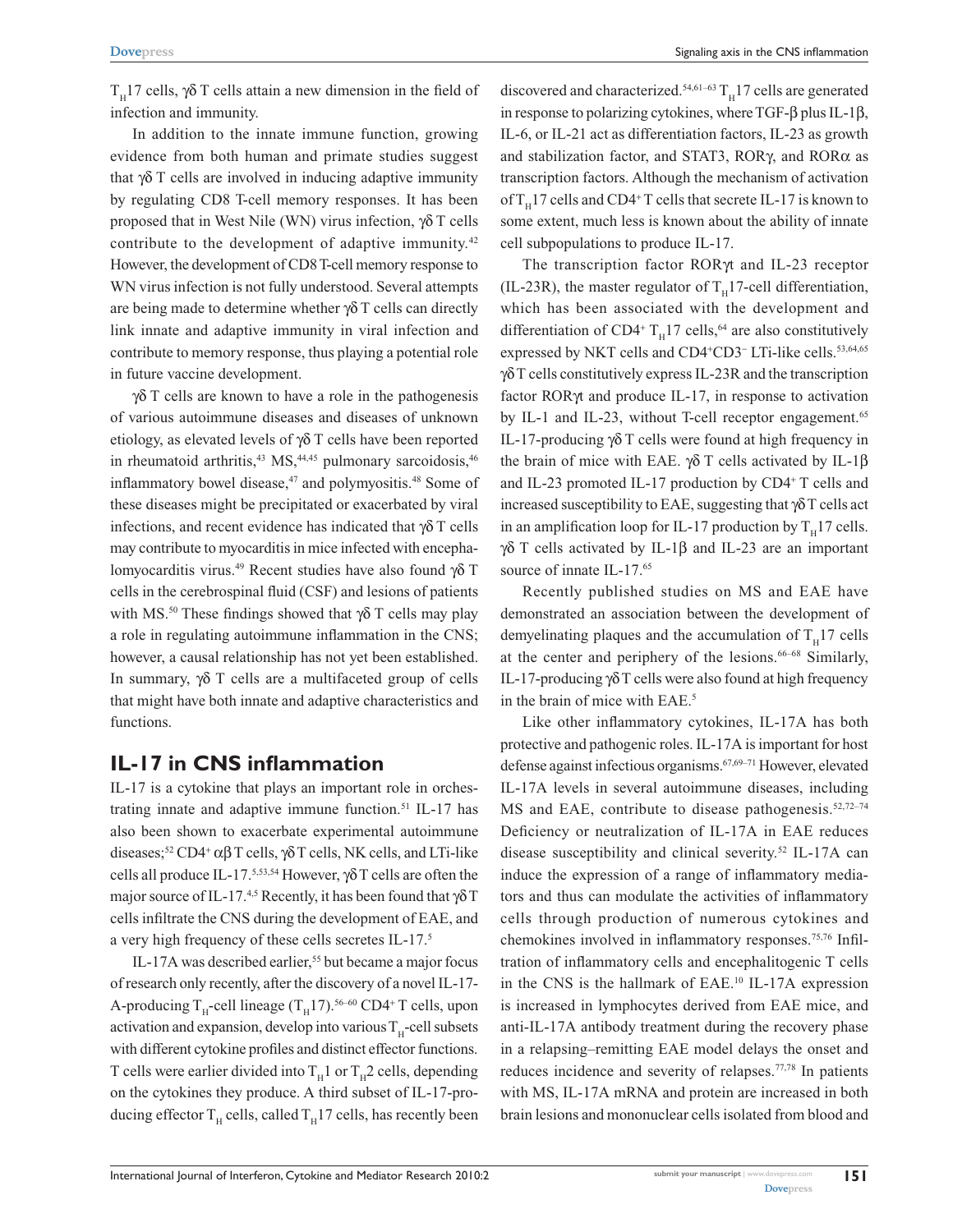CSF.79,80 Recently, it was demonstrated that IL-17A produced by  $T_H$ 17 cells is detectable at the blood–brain barrier in MS lesions and that IL-17A can promote blood–brain barrier disruption in vitro.<sup>81</sup>

# **IL-17 receptor signaling in CNS inflammation**

IL-17A functions through a distinct ligand–receptor signaling system.2,3 IL-17A is the founding member of a recently described cytokine family with unique sequences and functions in the immune system and elsewhere.<sup>82</sup> These cytokine molecules, consisting of six ligands (IL-17A–F) and five receptors (IL-17RA–IL-17RE) in mammals, has distinct primary amino acid structures with only minimal homology to other cytokine families. By far the best studied of these cytokines are IL-17A and its receptor, IL-17RA. In contrast to the restricted expression of IL-17A, the IL-17RA is ubiquitously expressed, and thus most cells are potential physiological targets of IL-17A.

The unique structural features of IL-17R family receptors are also known to mediate signaling events that are surprisingly distinct from those triggered by other cytokine receptors, particularly those usually involved in adaptive immunity. The signature cytokines involved in the  $T_H$ 1- and  $T<sub>H</sub>$ 2-cell responses trigger Janus kinase signaling pathways, whereas IL-17R family cytokines mediate signaling through a distinct pathway that depends on ACT1 (also known as CIKS), resulting in the activation of proinflammatory mediators that are usually associated with innate immune signaling, such as nuclear factor-κB. Thus, because of the unusual signaling properties of IL-17,  $T_H$ 17 cells act as a bridge between adaptive and innate immunity. Studies have been initiated to define the architecture of the IL-17R family with its ligand–receptor relationships and signal transduction pathways. Current discoveries in the field of IL-17 cytokine receptor biology and its potential implications with respect to emerging therapeutics have been discussed elegantly in a very recent reviews by Gaffen.<sup>1,83</sup>

IL-17RA is a widely expressed receptor that binds IL-17A with high affinity.<sup>2,3</sup> Leukocytes from mice lacking IL-17RA fail to bind IL-17A, and antibodies against IL-17RA inhibit the activity of IL-17A on human epithelial cells, indicating that IL-17RA is critical for IL-17A function. $84$  Recently, it has been demonstrated that in infectious models in which neutrophils are crucial for host defense, IL-17RA deficiency results in reduced chemokine levels, reduced neutrophil numbers, and increased susceptibility to infection.<sup>67,71</sup> IL-17RA signaling is implicated in both innate and adaptive elements of infectious and autoimmune diseases;<sup>72</sup> however, little is known about its signaling in the CNS. One reason may be that IL-17RA is expressed in the CNS at a very low level. Expression of IL-17RA in the CNS of healthy human subjects is undetectable by immunofluorescence, but the receptor was expressed in CNS endothelial cells within heavily infiltrated MS lesions.<sup>81</sup> Given the important role that IL-17A plays in autoimmune diseases of the CNS, it is important to understand responses of CNS cells to IL-17RA signaling.

Human CNS cells express very little IL-17 receptors.<sup>81</sup> Recently, IL-17RA expression in the mouse CNS was documented and compared between control and EAE mice using RT-PCR, in situ hybridization, and immunohistochemistry.<sup>85</sup> Results indicated increased IL-17RA expression in the CNS of mice with EAE and constitutive expression of functional IL-17RA in mouse CNS tissue. In humans, it has been demonstrated that IL-17RA is expressed on CNS endothelial cells in MS lesions although it has not been possible to detect IL-17RA expression in situ in healthy CNS.<sup>81</sup> CNS cell type– specific expression of IL-17RA was examined in a highly purified, isolated astrocytes and microglial cell cultures (culture technique was adopted from Marek et al<sup>86</sup>), and cytokine/ chemokine production was measured in IL-17A-treated cultures to evaluate the functional status of IL-17RA. Experiment on isolated glial cells demonstrated that astrocyte and microglia specifically express IL-17RA in vitro, and IL-17A treatment induces biological responses in these cells, including significant upregulation of monocyte chemotactic protein (MCP-1), MCP-5, macrophage inflammatory protein-2, and KC chemokine secretion. Exogenous IL-17A does not significantly alter the expression of IL-17RA in glial cells, suggesting that upregulation of chemokines by glial cells is due to IL-17A signaling through constitutively expressed IL-17RA. The cellular response elicited in glial cells by IL-17A will likely differ depending on the inflammatory status of the tissue. In addition, cross-communication between IL-17A and other cytokine signaling systems would likely modify the response of glial cells to IL-17A.

#### **Conclusions**

Constitutive expression of IL-17RA in mouse CNS, upregulation during EAE, and its expression on astrocytes and microglia suggest a role for glial IL-17A signaling in mediating CNS inflammation and may be a potential pathway to be targeted by therapeutic interventions. Infiltration of IL-17A-secreting T cells ( $\gamma \delta$  T cells and T<sub>H</sub>17 cells) has clearly been demonstrated to be a pathogenic event in EAE. The resultant cellular and chemokine milieu and its effect on IL-17RA signaling in glial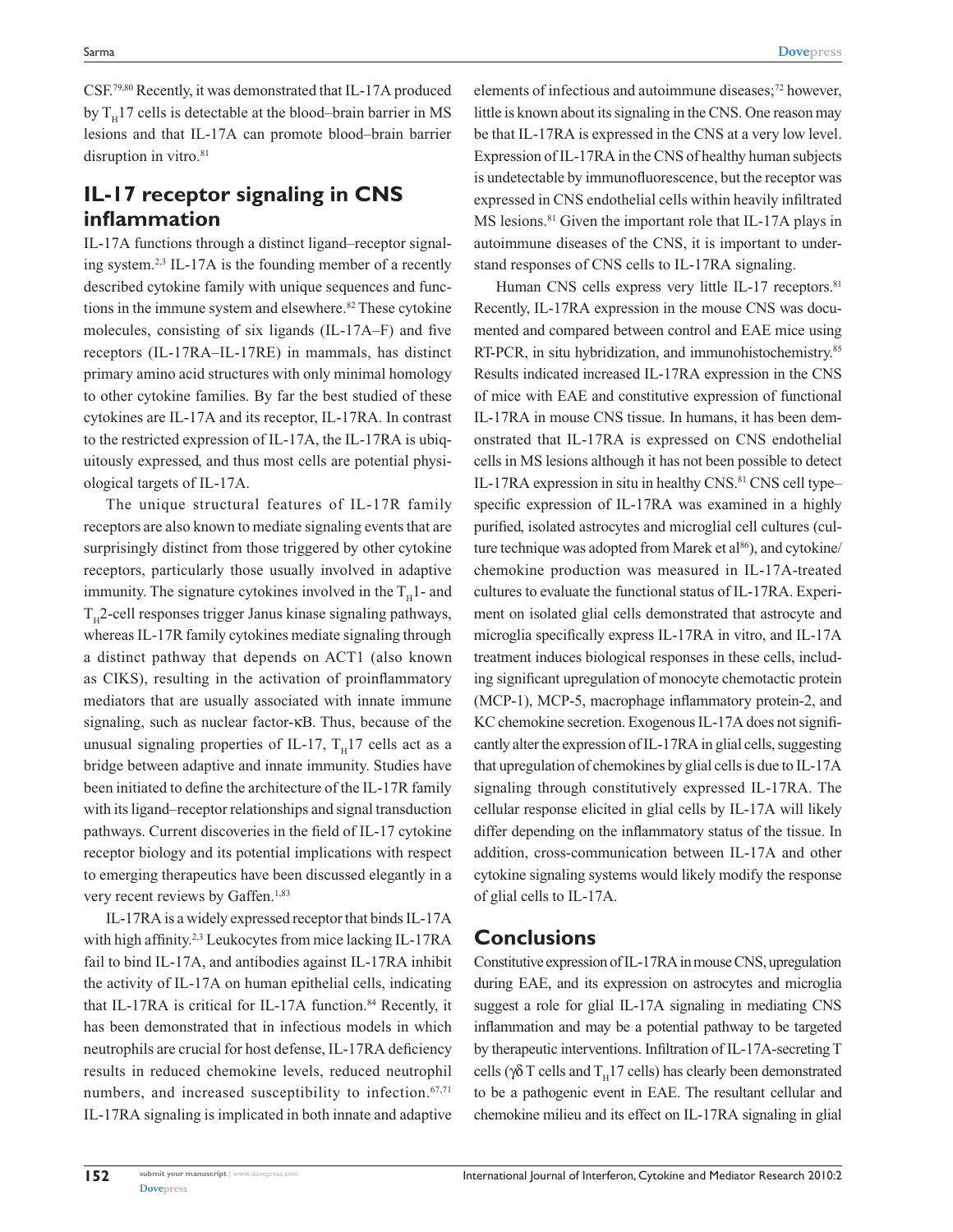cells warrant detailed study in the future. Moreover, to date, the fundamental signaling mechanisms used by the IL-17R complex are still unclear. Although the current structure–function studies have primarily focused on the IL-17RA subunit, recent research indicates that the IL-17RC subunit plays a key role in modulating IL-17 responses.<sup>87</sup> Proper regulation of the IL-17 signaling axis results in effective host defense against extracellular pathogens, while aberrant signaling can drive autoimmune pathology. Elucidating the molecular mechanisms underlying IL-17 signal transduction can enhance our understanding of inflammatory immune processes and also create an avenue for therapeutic intervention in the treatment of IL-17-dependent diseases. Recent studies have focused on the role of  $\gamma \delta T$  cells/T<sub>H</sub>17 cells and their possible contribution in  $T_H17/IL-17$  inflammation in MS and EAE. Understanding the role of  $\gamma \delta$  T cells in concurrence with  $T_H$ 17 cells/IL-17 in virus-induced CNS inflammation also require immediate attention. In sum,  $T_H17$  cells has opened up a new framework for future studies on IL-17 and γδ T cells in infection and immunity.

## **Acknowledgment**

This study was supported by Indian Institute of Science Education and Research – Kolkata (Ministry of Human Resources and Development), India.

# **Disclosure**

The author reports no conflict of interest.

#### **References**

- 1. Gaffen SL. Structure and signalling in the IL-17 receptor family. *Nat Rev Immunol*. 2009;9:556–567.
- 2. Moseley TA, Haudenschild DR, Rose L, Reddi AH. Interleukin-17 family and IL-17 receptors. *Cytokine Growth Factor Rev*. 2003; 14:155–174.
- 3. Yao Z, Fanslow WC, Seldin MF, et al. Herpesvirus Saimiri encodes a new cytokine, IL-17, which binds to a novel cytokine receptor. *Immunity*. 1995;3:811–821.
- 4. Roark CL, Simonian PL, Fontenot AP, et al. gammadelta T cells: an important source of IL-17. *Curr Opin Immunol*. 2008;20:353–357.
- 5. Sutton CE, Lalor SJ, Sweeney CM, Brereton CF, Lavelle EC, Mills KH. Interleukin-1 and IL-23 induce innate IL-17 production from gammadelta T cells, amplifying Th17 responses and autoimmunity. *Immunity*. 2009;31:331–341.
- 6. Ottones F, Dornand J, Naroeni A, Liautard JP, Favero J. V gamma 9V delta 2 T cells impair intracellular multiplication of *Brucella suis* in autologous monocytes through soluble factor release and contactdependent cytotoxic effect. *J Immunol*. 2000;165:7133–7139.
- 7. Sospedra M, Martin R. Immunology of multiple sclerosis. *Annu Rev Immunol*. 2005;23:683–747.
- 8. Gandhi R, Laroni A, Weiner HL. Role of the innate immune system in the pathogenesis of multiple sclerosis. *J Neuroimmunol.* 2010;221: 7–14.
- 9. Konigshofer Y, Chien YH. Gammadelta T cells innate immune lymphocytes? *Curr Opin Immunol*. 2006;18:527–533.
- 10. McFarland HF, Martin R. Multiple sclerosis: a complicated picture of autoimmunity. *Nat Immunol*. 2007;8:913–919.
- 11. O'Brien K, Fitzgerald DC, Naiken K, Alugupalli KR, Rostami AM, Gran B. Role of the innate immune system in autoimmune inflammatory demyelination. *Curr Med Chem*. 2008;15:1105–1115.
- 12. Steinman L. Myelin-specific CD8 T cells in the pathogenesis of experimental allergic encephalitis and multiple sclerosis. *J Exp Med*. 2001;194:F27–F30.
- 13. Miller SD, Vanderlugt CL, Begolka WS, et al. Persistent infection with Theiler's virus leads to CNS autoimmunity via epitope spreading. *Nat Med*. 1997;3:1133–1136.
- 14. Rodriguez M, Sriram S. Successful therapy of Theiler's virus-induced demyelination (DA strain) with monoclonal anti-Lyt-2 antibody. *J Immunol*. 1988;140:2950–2955.
- 15. Yamada M, Zurbriggen A, Fujinami RS. Monoclonal antibody to Theiler's murine encephalomyelitis virus defines a determinant on myelin and oligodendrocytes, and augments demyelination in experimental allergic encephalomyelitis. *J Exp Med*. 1990;171:1893–1907.
- 16. Haring JS, Pewe LL, Perlman S. Bystander CD8 T cell-mediated demyelination after viral infection of the central nervous system. *J Immunol*. 2002;169:1550–1555.
- 17. Wang FI, Stohlman SA, Fleming JO. Demyelination induced by murine hepatitis virus JHM strain (MHV-4) is immunologically mediated. *J Neuroimmunol*. 1990;30:31–41.
- 18. Dandekar AA, Perlman S. Virus-induced demyelination in nude mice is mediated by gamma delta T cells. *Am J Pathol*. 2002;161: 1255–1263.
- 19. Matthews AE, Lavi E, Weiss SR, Paterson Y. Neither B cells nor T cells are required for CNS demyelination in mice persistently infected with MHV-A59. *J Neurovirol*. 2002;8:257–264.
- 20. Sutherland RM, Chua MM, Lavi E, et al. CD4<sup>+</sup> and CD8<sup>+</sup> T cells are not major effectors of mouse hepatitis virus A59-induced demyelinating disease. *J Neurovirol*. 1997;3:225–228.
- 21. Wu GF, Dandekar AA, Pewe L, Perlman S. CD4 and CD8 T cells have redundant but not identical roles in virus-induced demyelination. *J Immunol*. 2000;165:2278–2286.
- 22. Das Sarma J, Kenyon LC, Hingley ST, Shindler KS. Mechanisms of primary axonal damage in a viral model of multiple sclerosis. *J Neurosci*. 2009;29:10272–10280.
- 23. Shindler KS, Kenyon LC, Dutt M, Hingley ST, Das Sarma J. Experimental optic neuritis induced by a demyelinating strain of mouse hepatitis virus. *J Virol*. 2008;82:8882–8886.
- 24. Das Sarma J. A mechanism of virus-induced demyelination. *Interdiscip Perspect Infect Dis*. 2010;2010:109239.
- 25. D'Souza CD, Cooper AM, Frank AA, Mazzaccaro RJ, Bloom BR, Orme IM. An anti-inflammatory role for gamma delta T lymphocytes in acquired immunity to *Mycobacterium tuberculosis*. *J Immunol*. 1997; 158:1217–1221.
- 26. Emoto M, Danbara H, Yoshikai Y. Induction of gamma/delta T cells in murine salmonellosis by an avirulent but not by a virulent strain of Salmonella choleraesuis. *J Exp Med*. 1992;176:363–372.
- 27. Findly RC, Roberts SJ, Hayday AC. Dynamic response of murine gut intraepithelial T cells after infection by the coccidian parasite Eimeria. *Eur J Immunol*. 1993;23:2557–2564.
- 28. Hayday AC. [gamma][delta] Cells: a right time and a right place for a conserved third way of protection. *Annu Rev Immunol*. 2000;18: 975–1026.
- 29. Ladel CH, Blum C, Dreher A, Reifenberg K, Kaufmann SH. Protective role of gamma/delta T cells and alpha/beta T cells in tuberculosis. *Eur J Immunol*. 1995;25:2877–2881.
- 30. Mombaerts P, Arnoldi J, Russ F, Tonegawa S, Kaufmann SH. Different roles of alpha beta and gamma delta T cells in immunity against an intracellular bacterial pathogen. *Nature*. 1993;365:53–56.
- 31. Moore TA, Moore BB, Newstead MW, Standiford TJ. Gamma delta-T cells are critical for survival and early proinflammatory cytokine gene expression during murine Klebsiella pneumonia. *J Immunol*. 2000;165: 2643–2650.
- 32. Salerno A, Dieli F. Role of gamma delta T lymphocytes in immune response in humans and mice. *Crit Rev Immunol*. 1998;18:327–357.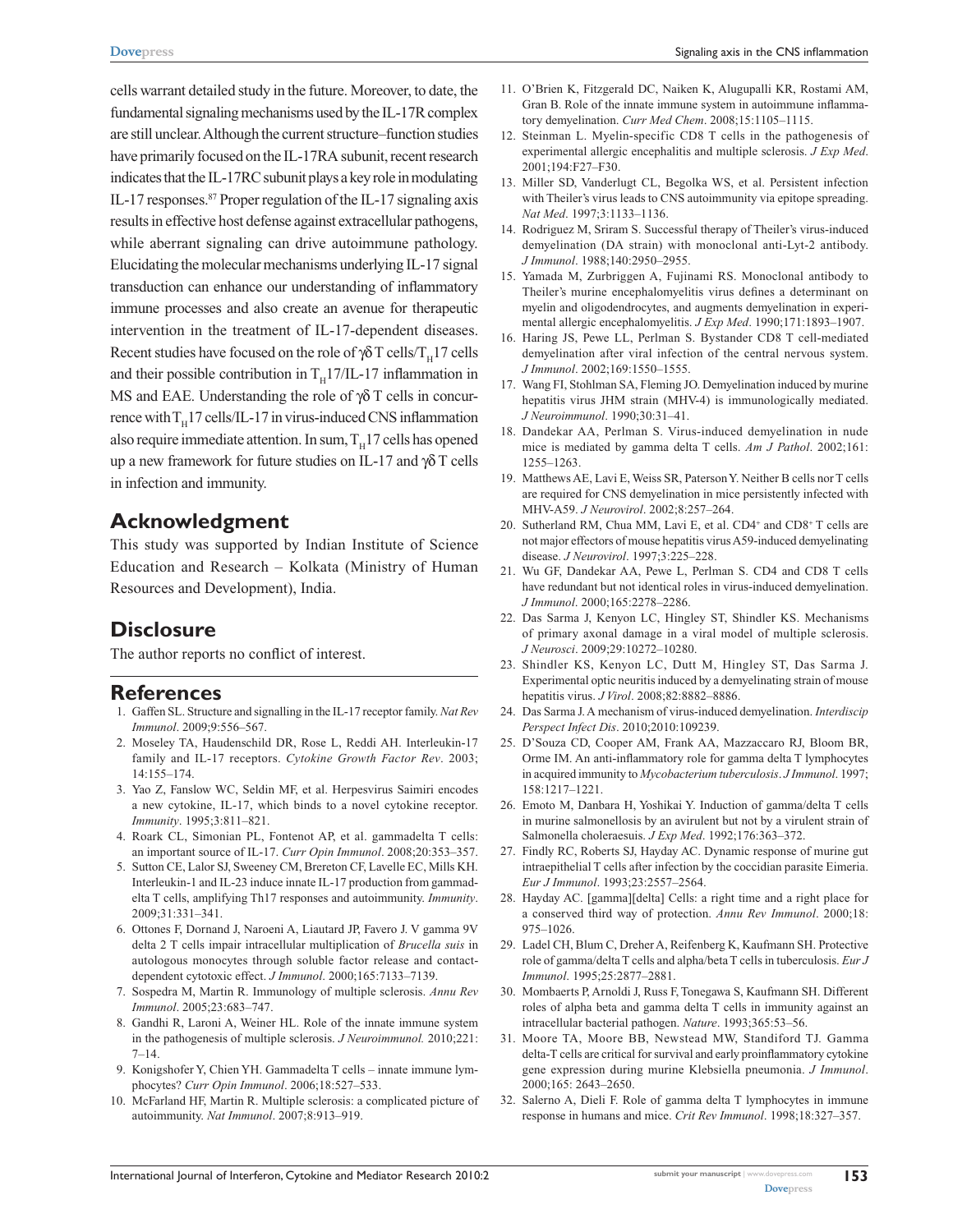- 33. Seixas EM, Langhorne J. gammadelta T cells contribute to control of chronic parasitemia in *Plasmodium chabaudi* infections in mice. *J Immunol*. 1999;162:2837–2841.
- 34. Tsuji M, Mombaerts P, Lefrancois L, Nussenzweig RS, Zavala F, Tonegawa S. Gamma delta T cells contribute to immunity against the liver stages of malaria in alpha beta T-cell-deficient mice. *Proc Natl Acad Sci U S A*. 1994;91:345–349.
- 35. Bukowski JF, Morita CT, Brenner MB. Recognition and destruction of virus-infected cells by human gamma delta CTL. *J Immunol*. 1994; 153:5133–5140.
- 36. Carding SR, Allan W, Kyes S, Hayday A, Bottomly K, Doherty PC. Late dominance of the inflammatory process in murine influenza by gamma/delta + T cells. *J Exp Med*. 1990;172:1225–1231.
- 37. de Paoli P, Gennari D, Martelli P, et al. A subset of gamma delta lymphocytes is increased during HIV-1 infection. *Clin Exp Immunol*. 1991;83:187–191.
- 38. Johnson RM, Lancki DW, Sperling AI, et al. A murine CD4<sup>−</sup> , CD8<sup>−</sup> T cell receptor-gamma delta T lymphocyte clone specific for herpes simplex virus glycoprotein I. *J Immunol*. 1992;148:983–988.
- 39. Sciammas R, Kodukula P, Tang Q, Hendricks RL, Bluestone JA. T cell receptor-gamma/delta cells protect mice from herpes simplex virus type 1-induced lethal encephalitis. *J Exp Med*. 1997;185:1969–1975.
- 40. Wallace M, Malkovsky M, Carding SR. Gamma/delta T lymphocytes in viral infections. *J Leukoc Biol*. 1995;58:277–283.
- 41. de Paoli P, Gennari D, Martelli P, Cavarzerani V, Comoretto R, Santini G. Gamma delta T cell receptor-bearing lymphocytes during Epstein-Barr virus infection. *J Infect Dis*. 1990;161:1013–1016.
- 42. Wang T, Gao Y, Scully E, et al. Gamma delta T cells facilitate adaptive immunity against West Nile virus infection in mice. *J Immunol*. 2006; 177:1825–1832.
- 43. Olive C, Gatenby PA, Serjeantson SW. T-cell receptor gamma/delta usage in rheumatoid arthritis. Persistence of oligoclonality in the periphery. *Ann N Y Acad Sci*. 1995;756:183–185.
- 44. Freedman MS, Ruijs TC, Selin LK, Antel JP. Peripheral blood gamma-delta T cells lyse fresh human brain-derived oligodendrocytes. *Ann Neurol*. 1991;30:794–800.
- 45. Nick S, Pileri P, Tongiani S, Uematsu Y, Kappos L, de Libero G. T cell receptor gamma delta repertoire is skewed in cerebrospinal fluid of multiple sclerosis patients: molecular and functional analyses of antigenreactive gamma delta clones. *Eur J Immunol*. 1995;25:355–363.
- 46. Tamura N, Holroyd KJ, Banks T, Kirby M, Okayama H, Crystal RG. Diversity in junctional sequences associated with the common human V gamma 9 and V delta 2 gene segments in normal blood and lung compared with the limited diversity in a granulomatous disease. *J Exp Med*. 1990;172:169–181.
- 47. Soderstrom K, Bucht A, Halapi E, Grönberg A, Magnusson I, Kiessling R. Increased frequency of abnormal gamma delta T cells in blood of patients with inflammatory bowel diseases. *J Immunol*. 1996; 156:2331–2339.
- 48. Hohlfeld R, Engel AG, Ii K, Harper MC. Polymyositis mediated by T lymphocytes that express the gamma/delta receptor. *N Engl J Med*. 1991;324:877–881.
- 49. Huber SA, Moraska A, Choate M. T cells expressing the gamma delta T-cell receptor potentiate coxsackievirus B3-induced myocarditis. *J Virol*. 1992;66:6541–6546.
- 50. Blink SE, Miller SD. The contribution of gammadelta T cells to the pathogenesis of EAE and MS. *Curr Mol Med*. 2009;9:15–22.
- 51. Yu JJ, Gaffen SL. Interleukin-17: a novel inflammatory cytokine that bridges innate and adaptive immunity. *Front Biosci*. 2008;13: 170–177.
- 52. Komiyama Y, Nakae S, Matsuki T, et al. IL-17 plays an important role in the development of experimental autoimmune encephalomyelitis. *J Immunol*. 2006;177:566–573.
- 53. Takatori H, Kanno Y, Watford WT, et al. Lymphoid tissue inducer-like cells are an innate source of IL-17 and IL-22. *J Exp Med*. 2009;206: 35–41.
- 54. Sutton C, Brereton C, Keogh B, et al. A crucial role for interleukin (IL)-1 in the induction of IL-17-producing T cells that mediate autoimmune encephalomyelitis. *J Exp Med*. 2006;203:1685–1691.
- 55. Aggarwal S, Gurney AL. IL-17: prototype member of an emerging cytokine family. *J Leukoc Biol*. 2002;71:1–8.
- 56. Bettelli E, Korn T, Oukka M, Kuchroo VK. Induction and effector functions of T (H) 17 cells. *Nature*. 2008;453:1051–1057.
- 57. Bettelli E, Oukka M, Kuchroo VK. T (H)-17 cells in the circle of immunity and autoimmunity. *Nat Immunol*. 2007;8:345–350.
- 58. Harrington LE, Hatton RD, Mangan PR, et al. Interleukin 17-producing CD4<sup>+</sup> effector T cells develop via a lineage distinct from the T helper type 1 and 2 lineages. *Nat Immunol*. 2005;6:1123–1132.
- 59. Langrish CL, Chen Y, Blumenschein WM, et al. IL-23 drives a pathogenic T cell population that induces autoimmune inflammation. *J Exp Med*. 2005;201:233–240.
- 60. Park H, Li Z, Yang XO, et al. A distinct lineage of CD4 T cells regulates tissue inflammation by producing interleukin 17. *Nat Immunol*. 2005;6: 1133–1141.
- 61. Chen Z, O'Shea JJ. Regulation of IL-17 production in human lymphocytes. *Cytokine*. 2008;41:71–78.
- 62. Veldhoen M, Hocking RJ, Atkins CJ, et al. Taffeta in the context of an inflammatory cytokine milieu supports de novo differentiation of IL-17-producing T cells. *Immunity*. 2006;24:179–189.
- 63. Weaver CT, Hatton RD, Mangan PR, Harrington LE. IL-17 family cytokines and the expanding diversity of effector T cell lineages. *Annu Rev Immunol*. 2007;25:821–852.
- 64. Ivanov II, McKenzie BS, Zhou L, et al. The orphan nuclear receptor RORgammat directs the differentiation program of proinflammatory IL-17+ T helper cells. *Cell*. 2006;126:1121–1133.
- 65. Rachitskaya AV, Hansen AM, Horai R, et al. Cutting edge: NKT cells constitutively express IL-23 receptor and RORgammat and rapidly produce IL-17 upon receptor ligation in an IL-6-independent fashion. *J Immunol*. 2008;180:5167–5171.
- 66. Aranami T, Yamamura T. Th17 Cells and autoimmune encephalomyelitis (EAE/MS). *Allergol Int*. 2008;57:115–120.
- 67. Huang W, Na L, Fidel PL, Schwarzenberger P. Requirement of interleukin-17 A for systemic anti-Candida albicans host defense in mice. *J Infect Dis*. 2004;190:624–631.
- 68. Segal BM. Th17 cells in autoimmune demyelinating disease. *Semin Immunopathol*. 32:71–77.
- 69. Kelly MN, Kolls JK, Happel K, et al. Interleukin-17/interleukin-17 receptor-mediated signaling is important for generation of an optimal polymorphonuclear response against *Toxoplasma gondii* infection. *Infect Immun*. 2005;73:617–621.
- 70. Ye P, Garvey PB, Zhang P, et al. Interleukin-17 and lung host defense against *Klebsiella pneumoniae* infection. *Am J Respir Cell Mol Biol*. 2001;25:335–340.
- 71. Yu JJ, Ruddy MJ, Wong GC, et al. An essential role for IL-17 in preventing pathogen-initiated bone destruction: recruitment of neutrophils to inflamed bone requires IL-17 receptor-dependent signals. *Blood*. 2007;109:3794–3802.
- 72. Kolls JK, Linden A. Interleukin-17 family members and inflammation. *Immunity*. 2004;21:467–476.
- 73. Kotake S, Udagawa N, Takahashi N, et al. IL-17 in synovial fluids from patients with rheumatoid arthritis is a potent stimulator of osteoclastogenesis. *J Clin Invest*. 1999;103:1345–1352.
- Vaknin-Dembinsky A, Balashov K, Weiner HL. IL-23 is increased in dendritic cells in multiple sclerosis and down-regulation of IL-23 by antisense oligos increases dendritic cell IL-10 production. *J Immunol*. 2006;176:7768–7774.
- 75. Forlow SB, Schurr JR, Kolls JK, Bagby GJ, Schwarzenberger PO, Ley K. Increased granulopoiesis through interleukin-17 and granulocyte colony-stimulating factor in leukocyte adhesion molecule-deficient mice. *Blood*. 2001;98:3309–3314.
- 76. Linden A, Adachi M. Neutrophilic airway inflammation and IL-17. *Allergy*. 2002;57:769–775.